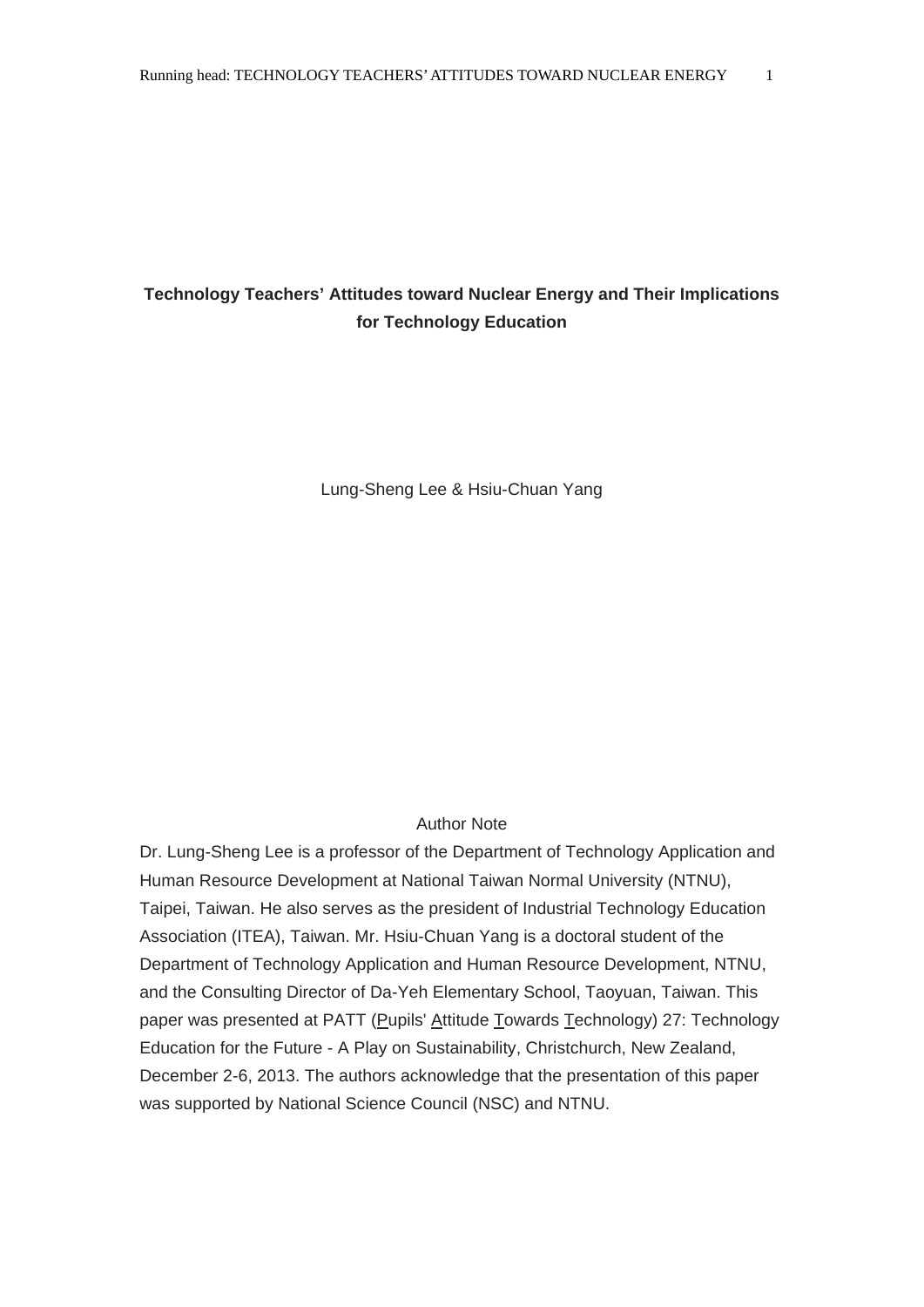# Technology Teachers' Attitudes toward Nuclear Energy and Their Implications for Technology Education

#### **Abstract**

The purpose of this paper was to explore high-school (grades 10-12) technology teachers' attitudes toward nuclear energy and their implications to technology education. A questionnaire was developed to solicit 323 high-school technology teachers' responses in June 2013 and 132 (or 41%) valid questionnaires returned. Consequently, the following five conclusions can be made: (1) Most high-school technology teachers in Taiwan are keen on news about Japan's Fukushima nuclear disaster. (2) The majority of high-school technology teachers oppose more nuclear power plants in Taiwan, are now "less supportive of expanding nuclear power plants in Taiwan after Japan's Fukushima nuclear disaster, oppose to extend the operating lifespan of the operating nuclear power plants in Taiwan, and oppose the construction of a new nuclear reactor within 80 kilometers of their homes. (3) The majority of technology teachers in Taiwan are now more supportive than they were before Japan's Fukushima nuclear disaster of using clean renewable energy resources – such as wind and solar – and increased energy efficiency as an alternative to more nuclear power in Taiwan, and support a termination or moratorium on new nuclear power plant construction in Taiwan if increased energy efficiency and off the shelf renewable technologies such as wind and solar could meet our energy demands for the near term. (4) Nearly a half of high-school technology teachers in Taiwan do not know the evacuation route and what other steps to take in the event of the nearest nuclear power plant emergency. (5) The majority of high-school technology teachers in Taiwan includes nuclear energy in their technology courses, and will enrich nuclear energy in their technology courses.

Keywords: nuclear energy, nuclear waste, technology education, technological issue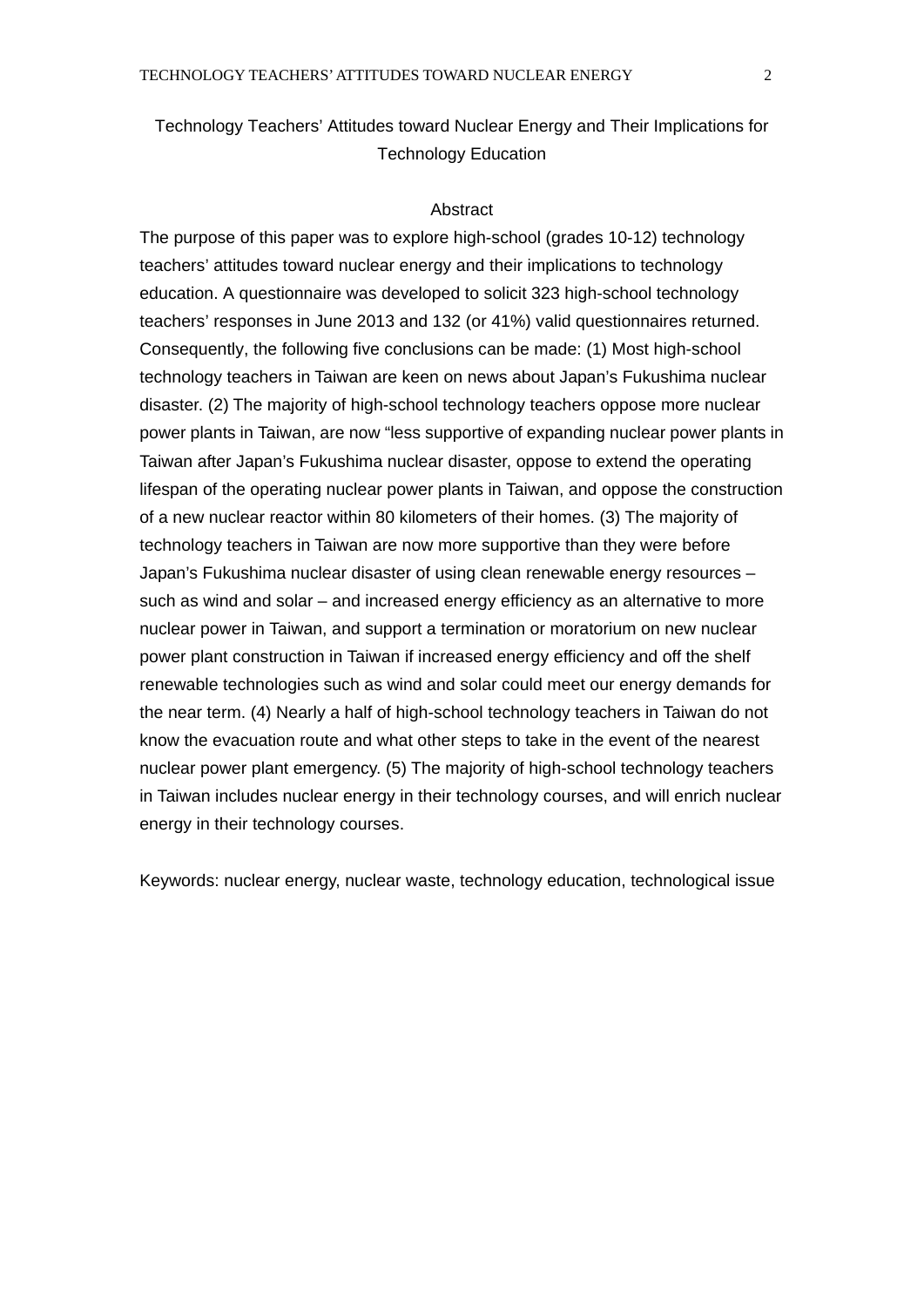### BACKGROUND AND PURPOSE

We are pursuing sustainable energy sources that are available to supply the world's expanding needs without detriment to our future generations. Although considered as a low carbon power generation source, nuclear energy has been the subject of debate because its radioactive wastes remain a major issue and its safety becomes a global concern. Since the world's first nuclear power plant was set up in 1954, the three worst nuclear disasters occurred as follows: Three Mile Island in the United States, 1979, Chernobyl in the former Soviet Union, 1986 and Fukushima in Japan, 2011. This history unfolds that the nature of nuclear energy could be unsafe and unethical. However, Kubota (2012) examined public attitudes toward nuclear energy after the Fukushima nuclear accident and reveals that the need for the efficient production of nuclear power outweighs concern for the potential danger of a nuclear incident.

Taiwan imports 99% of its energy and nuclear power has been a significant part (about 20%) of the electricity supply. There are three operating nuclear power plants with six reactors and the fourth one with two reactors is under construction in Taiwan. Taiwan authorities argue that nuclear power is considerably cheaper than alternatives. However, due to Japan's Fukushima nuclear disaster, the anti-nuclear movement has grown and the public (or technological) issue in favor of or against nuclear power has become controversial in Taiwan.

Energy and Power, including nuclear energy, is a content area of the official high-school technology education curriculum in Taiwan. One of the goals of technology education in Taiwan is to facilitate students in dealing with technological issues critically and intellectually. Social psychologists' attitude-behavior consistency theory argues that our attitudes (predispositions to behavior) and actual behaviors are more likely to align if our attitude and behavior are both constrained to very specific circumstances (Changing Minds, u.d.). Accordingly, technology teacher's attitudes influence what students are taught and how they are taught. An exploration of technology teachers' attitudes toward nuclear energy can help technology teachers understand their own as well as their peer's attitudes and to further develop curriculum and instruction. Thus, the purpose of this paper was to explore high-school technology teachers' attitudes toward nuclear energy and their implications to technology education.

#### METHOD AND PROCEDURE

 In order to attain the purpose, a questionnaire survey was conducted. We administered a survey using a questionnaire modified from the ORC International (2011) and distributed it to all 323 high schools offering technology education courses.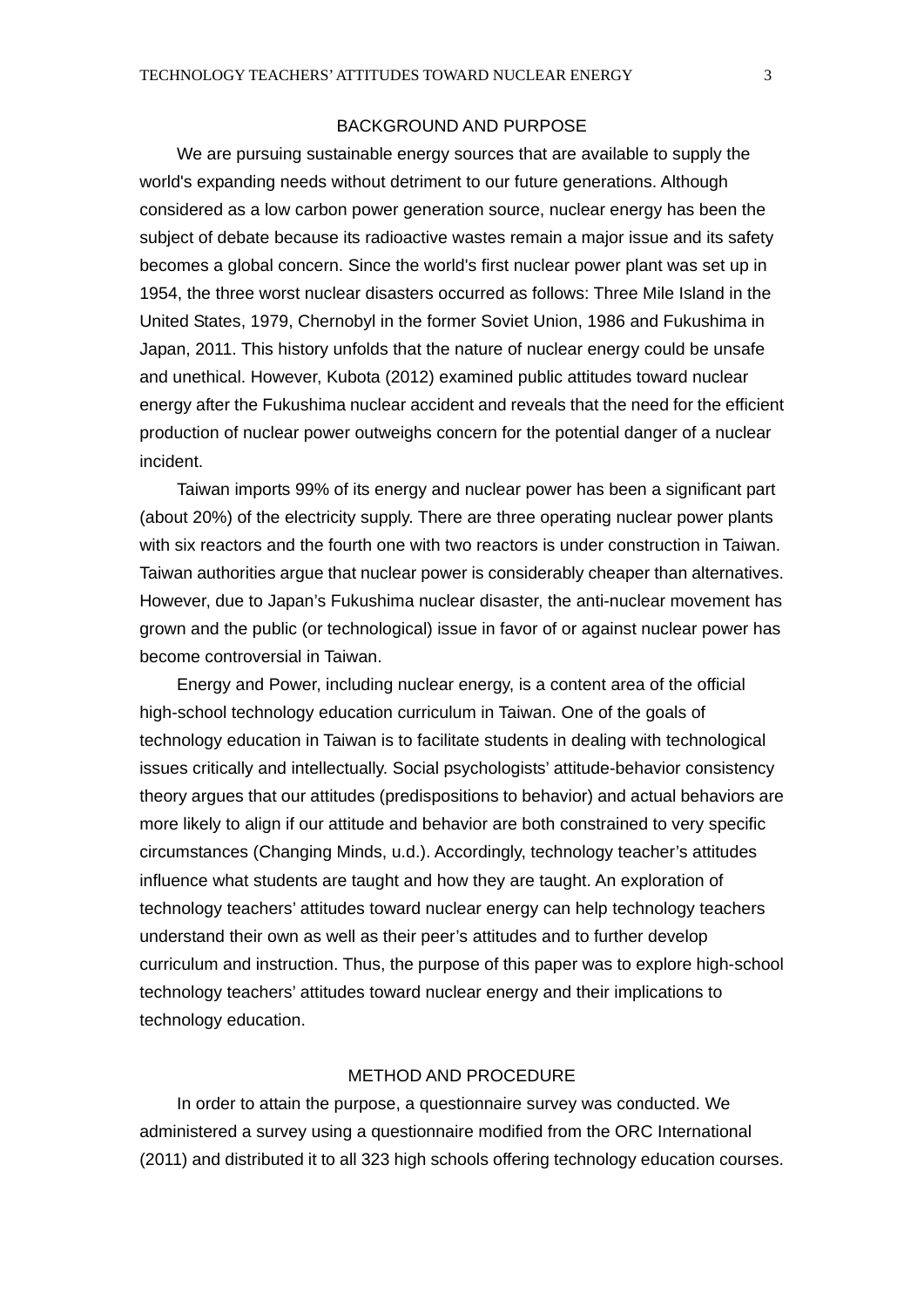In June 2013, the modified questionnaire was sent to the Director of Academic Affairs of each school who was asked to pass over the questionnaire to a technology teacher. Technology teachers directly sent back the questionnaire when they complete it. As a result, 132 (or 41%) valid questionnaires were obtained.

 In addition to descriptive statistical analyses, the inferential statistical analysis, Pearson's Chi-square test, was employed to test how likely it is that the questionnaire respondent's answer and his/her gender, school as well as location affiliation, respectively, are completely independent.

### FINDINGS AND CONCLUSIONS

 As shown in Appendix, in the 30 Chi-square tests, only three Chi-square values are statistically significant. This indicates that there are few significant differences between the gender, school, and location affiliation among our samples. Hence, the findings of this survey can be highlighted as follows:

- 1. 97% of technology teachers are "following news about Japan's Fukushima nuclear disaster."
- 2. 61% of technology teachers oppose more nuclear power plants in Taiwan.
- 3. 70% of technology teachers are now "less supportive of expanding nuclear power plants in Taiwan after Japan's Fukushima nuclear disaster."
- 4. 79% of technology teachers say they are now "more supportive than they were before Japan's Fukushima nuclear disaster in using clean renewable energy resources – such as wind and solar – and increasing energy efficiency as an alternative to more nuclear power in Taiwan."
- 5. 71% of technology teachers support a termination or moratorium on new nuclear power plant construction in Taiwan if increased energy efficiency and existing renewable technologies such as wind and solar could meet our energy demands for the near term.
- 6. 66% of technology teachers oppose to extend the operating lifespan of the operating nuclear power plants in Taiwan.
- 7. 85% of technology teachers oppose the construction of a new nuclear reactor within 80 kilometers of their homes.
- 8. 46% of technology teachers do not know the evacuation route and what other steps to take in the event of the nearest nuclear power plant emergency.
- 9. 61% of technology teachers include nuclear energy in their technology courses.
- 10. 65% of technology teachers will enrich nuclear energy in their technology courses. Based on the above findings, the high-school technology teachers prefer increasing energy efficiency and existing renewable technologies to constructing more nuclear power plants or extending the operating lifespan of the operating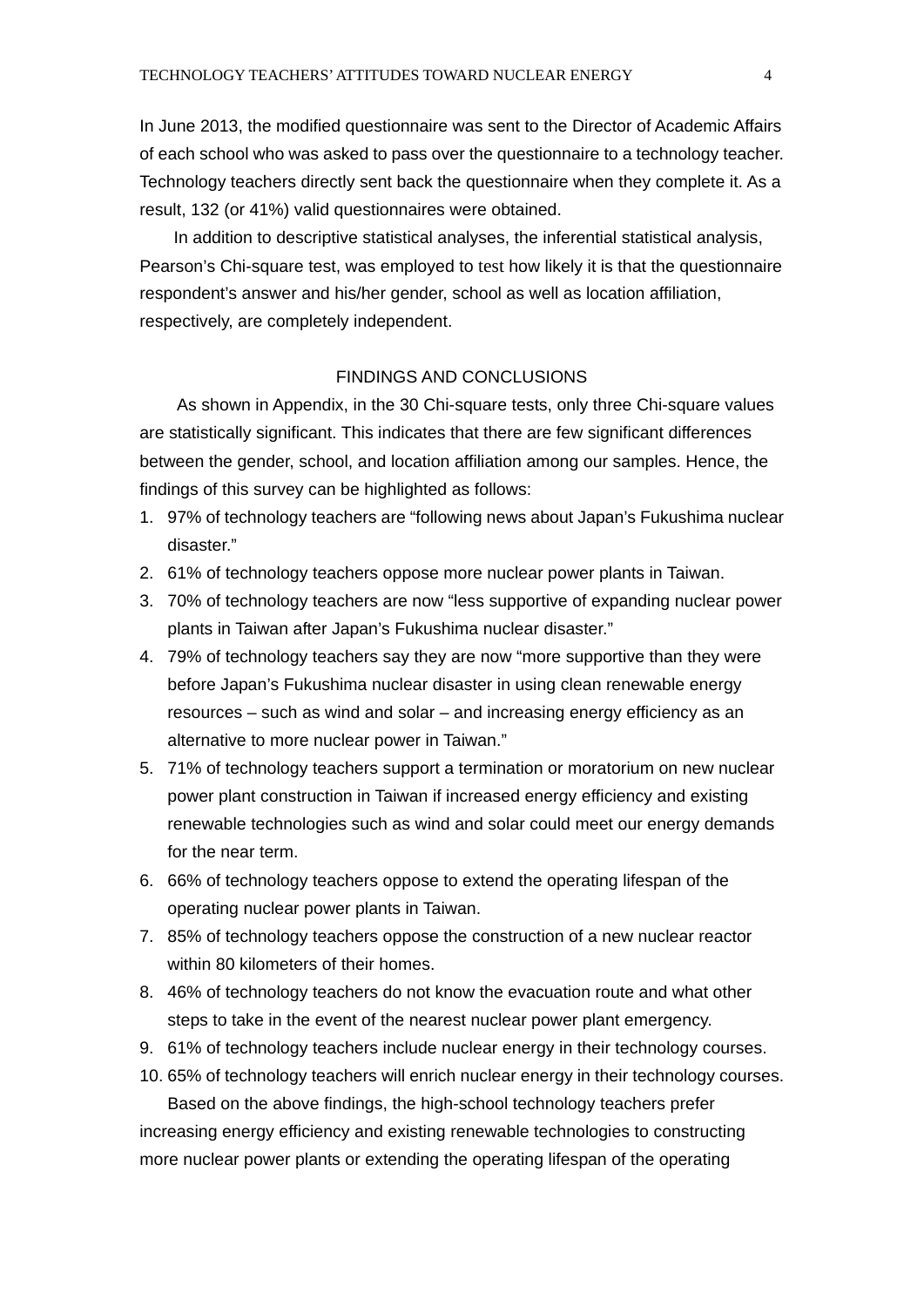nuclear power plants. They also consider a nuclear plant as a NIMBY (Not In My Back Yard) object. In addition, they intend to include more nuclear energy issues in their technology education courses. According to the attitude–behavior consistency theory that attitudes can predict behavior, against nuclear power will be stronger than in favor of nuclear power in the circumstance of high-school technology education in Taiwan.

Based upon the above findings and discussions, the following conclusions can be drawn:

- 1. Most high-school technology teachers in Taiwan are keen on news about Japan's Fukushima nuclear disaster.
- 2. The majority of high-school technology teachers oppose more nuclear power plants in Taiwan, are now "less supportive of expanding nuclear power plants in Taiwan after Japan's Fukushima nuclear disaster, oppose to extend the operating lifespan of the operating nuclear power plants in Taiwan, and oppose the construction of a new nuclear reactor within 80 kilometers of their homes.
- 3. The majority of technology teachers in Taiwan are now more supportive than they were before Japan's Fukushima nuclear disaster to use clean renewable energy resources – such as wind and solar – and increased energy efficiency as an alternative to more nuclear power in Taiwan, and support a termination or moratorium on new nuclear power plant construction in Taiwan if increased energy efficiency and off the shelf renewable technologies such as wind and solar could meet our energy demands for the near term.
- 4. Nearly a half of high-school technology teachers in Taiwan do not know the evacuation route and what other steps to take in the event of the nearest nuclear power plant emergency.
- 5. The majority of high-school technology teachers in Taiwan includes nuclear energy in their technology courses, and will enrich nuclear energy in their technology courses.

## IMPLICATIONS

 Based on the above conclusions, the implications of teachers' attitudes toward nuclear energy to technology education can be made as follows:

1. Training and development opportunities, such as workshop and discussion forum, should be offered.

Being keen on news about nuclear energy is not enough. To ensure technology teachers' knowledge regarding nuclear energy is updated and accurate, appropriate training and development opportunities should be offered.

2. Best practices of nuclear energy education should be identified and benchmarked The majority of technology courses have included nuclear energy. Best practices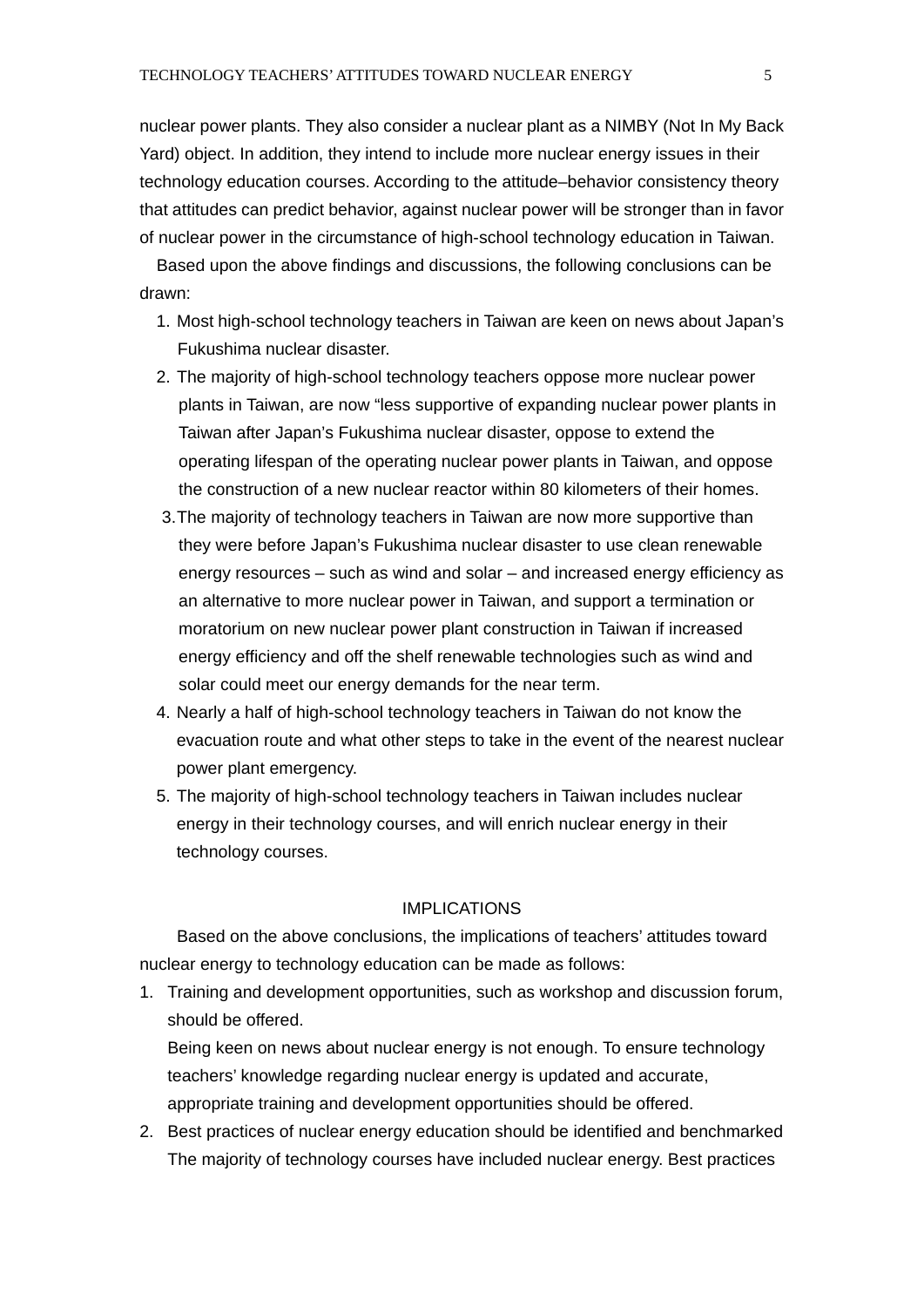of nuclear energy education should be identified among them for further promotion.

3. Both energy saving and development should be valued in high-school technology courses.

That is to say, the strategies and possibilities to increase energy efficiency and develop clean renewable energy resources should taught in high-school technology courses. However, to high-school student increasing energy efficiency has higher priority than the development of new energy resources.

4. A debate can be served as a strategy for high-school students to clarify the controversial issue of nuclear energy.

To help high-school students to become informed critical thinkers and decision makers, technology teachers can adopt a debate as an instructional strategy. In addition, the debate activity can be collaboratively conducted with other subjects, such as sciences, moral education, and so on.

#### References

Changing Minds. (n.d.). *Attitude-behavior consistency*. Retrieved from http://changingminds.org/explanations/theories/attitude\_behavior\_consistency.ht m

- Kubota, Y. (2012). Facing a crisis with calmness? The global response to the Fukushima nuclear disaster. *Japanese Journal of Political Science*, *13*(3), 441-466.
- ORC International. (2011, March 22). *After Fukushima: American attitudes about nuclear power policy questions*. A survey conducted for the Civil Society Institute. Retrieved from

http://www.civilsocietyinstitute.org/media/pdfs/032111%20ORC%20International %20Japan%20Nuclear%20Reactor%20survey%20report%20FINAL1.pdf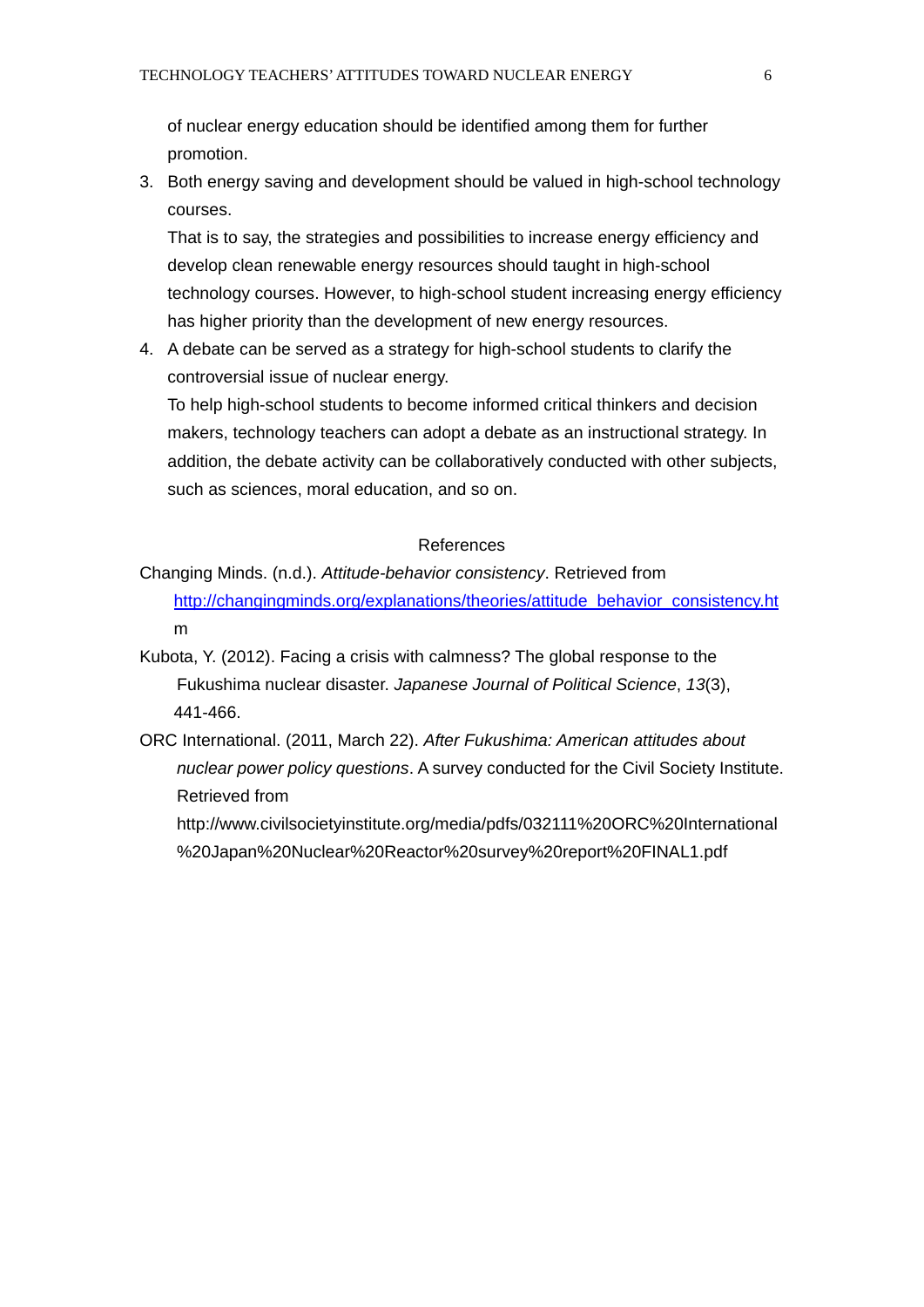|                                |                             |                  | Gender<br>a.               |                                       | b.<br>School     |                         | Location--Living within 80 kilometers<br>c. |                   |                            |
|--------------------------------|-----------------------------|------------------|----------------------------|---------------------------------------|------------------|-------------------------|---------------------------------------------|-------------------|----------------------------|
|                                |                             |                  |                            |                                       |                  |                         | of a nuclear power plant site?              |                   |                            |
| Question                       | Answer                      | Total            |                            |                                       |                  |                         |                                             |                   | Don't                      |
|                                |                             |                  | Male                       | Female                                | Pubic            | Private                 | Yes                                         | No                | Know/                      |
|                                |                             |                  |                            |                                       |                  |                         |                                             |                   | Not sure                   |
| 1. How closely                 | Very closely                | 22               | 16                         | 6                                     | 17               | 5                       | 5                                           | 16                | $\mathbf{1}$               |
| are you                        |                             | $(16.7\%)$       | (72.7%                     | $(27.3\%)$                            | $(77.3\%)$       | (22.7%)                 | (22.7%)                                     | (72.7%            | $(4.5\%)$                  |
| following                      | Somewhat                    | 82               | 66                         | 16                                    | 43               | 39                      | 14                                          | 65                | 3                          |
| news about                     | closely                     | $(62.1\%)$       | (80.5%                     | $(19.5\%)$                            | $(52.4\%)$       | $(47.6\%)$              | $(17.1\%)$                                  | $(79.3\%)$        | $(3.7\%)$                  |
| Japan's                        | Not very                    | 25               | 19                         | 6                                     | 18               | $\overline{7}$          | 3                                           | 20                | $\overline{c}$             |
| Fukushima<br>nuclear           | closely<br>Not              | $(18.9\%)$<br>3  | $(76.0\%)$                 | $(24.0\%)$<br>$\overline{\mathbf{c}}$ | $(72.0\%)$<br>3  | $(28.0\%)$<br>0         | $(12.0\%)$<br>0                             | $(80.0\%)$<br>2   | $(8.0\%)$                  |
| disaster?                      | following it                | $(2.3\%)$        | $\mathbf{1}$<br>$(33.3\%)$ | $(66.7\%)$                            | $(100.0\%)$      | $(0.0\%)$               | $(0.0\%)$                                   | $(66.7\%)$        | $\mathbf{1}$<br>$(33.3\%)$ |
|                                | Don't                       | 0                | 0                          | 0                                     | 0                | 0                       | 0                                           | 0                 | 0                          |
|                                | know/Not                    | (0.0%            | $(0.0\%)$                  | $(0.0\%)$                             | $(0.0\%)$        | $(0.0\%)$               | $(0.0\%)$                                   | $(0.0\%)$         | $(0.0\%)$                  |
|                                | sure                        |                  |                            |                                       |                  |                         |                                             |                   |                            |
|                                | <b>Total</b>                | 132              | 102                        | 30                                    | 81               | 21                      | 22                                          | 103               | 7                          |
|                                | a. $\chi^2(4)$              | $(100\%)$        | $(77.3\%)$                 | $(22.7\%)$                            | $(61.4\%)$       | $(38.6\%)$              | $(16.7\%)$                                  | $(78.0\%)$        | $(5.3\%)$                  |
|                                | $=4.063$                    |                  |                            |                                       |                  |                         |                                             |                   |                            |
|                                | b. $\chi^2(4)$              |                  |                            |                                       |                  |                         |                                             |                   |                            |
|                                | $= 8.185$                   |                  |                            |                                       |                  |                         |                                             |                   |                            |
|                                | c. $\chi^2(8)$              |                  |                            |                                       |                  |                         |                                             |                   |                            |
|                                | $= 6.707$                   |                  |                            |                                       |                  |                         |                                             |                   |                            |
| 2. Would you                   | Support                     | 6                | 6                          | 0                                     | 2                | 4                       | $\overline{2}$                              | 4                 | 0                          |
| say that you                   | strongly                    | $(4.5\%)$        | $(100.0\%)$                | $(0.0\%)$                             | (33.3%)          | $(66.7\%)$              | (33.3%)                                     | $(66.7\%)$        | $(0.0\%)$                  |
| support or                     | Support                     | 30               | 25<br>$(83.3\%)$           | 5                                     | 17               | 13<br>$(43.3\%)$        | 5<br>$(16.7\%)$                             | 23                | $\overline{c}$             |
| oppose more<br>nuclear         | somewhat<br>Oppose          | $(22.7\%)$<br>35 | 27                         | $(16.7\%)$<br>8                       | $(56.7\%)$<br>21 | 14                      | $\overline{4}$                              | $(76.7\%)$<br>28  | (6.7%)<br>3                |
| power plants                   | somewhat                    | $(26.5\%)$       | $(77.1\%)$                 | (22.9% )                              | $(60.0\%)$       | $(40.0\%)$              | $(11.4\%)$                                  | $(80.0\%)$        | $(8.6\%)$                  |
| in Taiwan?                     | Oppose                      | 46               | 36                         | 10                                    | 28               | 18                      | 9                                           | 36                | $\mathbf{1}$               |
|                                | strongly                    | $(34.8\%)$       | $(78.3\%)$                 | $(21.7\%)$                            | $(60.9\%)$       | $(39.1\%)$              | $(19.6\%)$                                  | $(78.3\%)$        | $(2.2\%)$                  |
|                                | Don't                       | 15               | 8                          | 7                                     | 13               | 2                       | $\overline{c}$                              | 12                | $\mathbf{1}$               |
|                                | know/Not                    | $(11.4\%)$       | $(53.3\%)$                 | (46.7%                                | $(86.7\%)$       | $(13.3\%)$              | $(13.3\%)$                                  | $(80.0\%)$        | $(6.7\%)$                  |
|                                | sure                        |                  |                            |                                       |                  |                         |                                             |                   |                            |
|                                | Total                       | 132              | 102                        | 30                                    | 81               | 51                      | 22                                          | 103               | 7                          |
|                                | a. $\chi^2(4)$              | $(100\%)$        | $(77.3\%)$                 | $(22.7\%)$                            | $(61.4\%)$       | $(38.6\%)$              | $(16.7\%)$                                  | $(78.0\%)$        | $(5.3\%)$                  |
|                                | $=7.313$                    |                  |                            |                                       |                  |                         |                                             |                   |                            |
|                                | b. $\chi^2(4)$              |                  |                            |                                       |                  |                         |                                             |                   |                            |
|                                | $= 6.350$                   |                  |                            |                                       |                  |                         |                                             |                   |                            |
|                                | c. $\chi^2(8)$              |                  |                            |                                       |                  |                         |                                             |                   |                            |
|                                | $=4.070$                    |                  |                            |                                       |                  |                         |                                             |                   |                            |
| 3. Are you now<br>more or less | Much more<br>supportive     | 3<br>$(2.3\%)$   | 2<br>$(66.7\%)$            | 1<br>(33.3%)                          | 2<br>$(66.7\%)$  | $\mathbf{1}$<br>(33.3%) | 0<br>$(0.0\%)$                              | 3<br>$(100.0\%)$  | 0<br>$(0.0\%)$             |
| supportive                     | Somewhat more               | 5                | 4                          | $\mathbf{1}$                          | $\mathbf{1}$     | 4                       | 1                                           | 3                 | $\mathbf{1}$               |
| of expanding                   | supportive                  | $(3.8\%)$        | $(80.0\%)$                 | $(20.0\%)$                            | $(20.0\%)$       | $(80.0\%)$              | $(20.0\%)$                                  | $(60.0\%)$        | $(20.0\%)$                 |
| nuclear                        | Somewhat less               | 38               | 29                         | 9                                     | 25               | 13                      | 6                                           | 30                | $\overline{a}$             |
| power plants                   | supportive                  | $(28.8\%)$       | $(76.3\%)$                 | $(23.7\%)$                            | $(65.8\%)$       | $(34.2\%)$              | $(15.8\%)$                                  | $(78.9\%)$        | $(5.3\%)$                  |
| in Taiwan                      | Much less                   | 54               | 41                         | 13                                    | 33               | 21                      | 10                                          | 43                | $\mathbf{1}$               |
| after Japan's                  | supportive                  | $(40.9\%)$       | $(75.9\%)$                 | $(24.1\%)$                            | $(61.1\%)$       | $(38.9\%)$              | $(18.5\%)$                                  | $(79.6\%)$        | $(1.9\%)$                  |
| Fukushima                      | No change                   | 28               | 25                         | 3                                     | 16               | 12                      | 5                                           | 21                | $\overline{2}$             |
| nuclear                        |                             | $(21.2\%)$       | $(89.3\%)$                 | $(10.7\%)$                            | $(57.1\%)$       | $(42.9\%)$              | $(17.9\%)$                                  | $(75.0\%)$        | $(7.1\%)$                  |
| disaster?                      | Don't                       | 4                | $\mathbf{1}$               | 3                                     | 4                | 0                       | 0                                           | 3                 | $\mathbf{1}$               |
|                                | know/Not                    | (3%)             | $(25.0\%)$                 | $(75.0\%)$                            | $(100.0\%)$      | $(0.0\%)$               | $(0.0\%)$                                   | $(75.0\%)$        | $(25.0\%)$                 |
|                                | sure                        |                  |                            |                                       |                  |                         |                                             |                   |                            |
|                                | Total                       | 132<br>(100%)    | 102<br>$(77.3\%)$          | 30<br>$(22.7\%)$                      | 81<br>$(61.4\%)$ | 51<br>$(38.6\%)$        | 22<br>$(16.7\%)$                            | 103<br>$(78.0\%)$ | 7<br>$(5.3\%)$             |
|                                | a. $\chi^2(5)$<br>$= 8.813$ |                  |                            |                                       |                  |                         |                                             |                   |                            |
|                                | b. $\chi^2(5)$              |                  |                            |                                       |                  |                         |                                             |                   |                            |
|                                | $= 6.688$                   |                  |                            |                                       |                  |                         |                                             |                   |                            |
|                                | c. $\chi^2(10)$             |                  |                            |                                       |                  |                         |                                             |                   |                            |
|                                | $= 8.320$                   |                  |                            |                                       |                  |                         |                                             |                   |                            |

Appendix: The contingency table of Chi-square analyses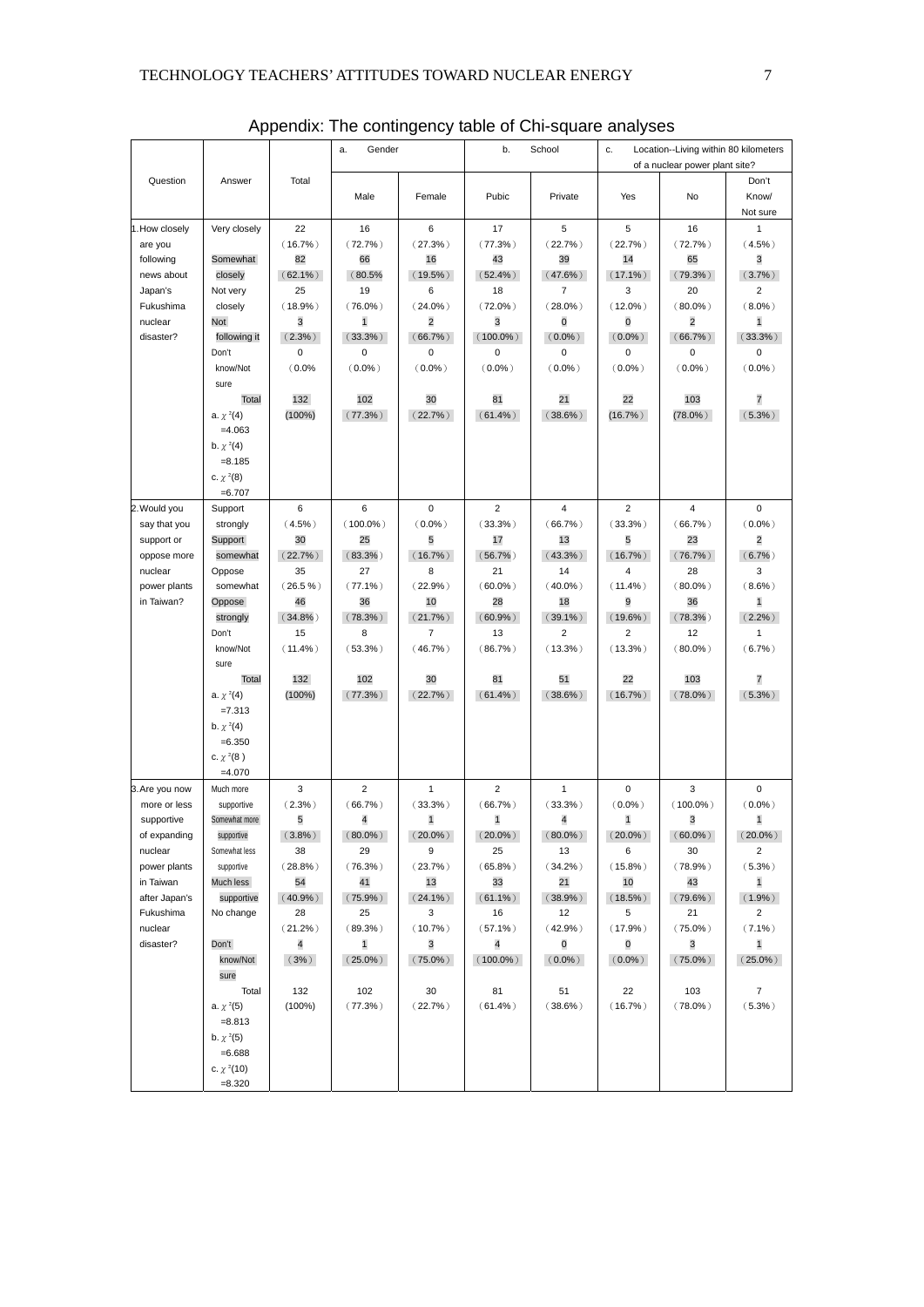|                         |                 |                            | a.<br>Gender    |                            | b.                         | School                            | Location--Living within 80 kilometers<br>c.<br>of a nuclear power plant site? |                 |                         |
|-------------------------|-----------------|----------------------------|-----------------|----------------------------|----------------------------|-----------------------------------|-------------------------------------------------------------------------------|-----------------|-------------------------|
| Question                | Answer          | Total                      |                 |                            |                            |                                   |                                                                               |                 | Don't Know/             |
|                         |                 |                            | Male            | Female                     | Pubic                      | Private                           | Yes                                                                           | No              | Not sure                |
| 4. Would you say        | Much more       | 50                         | 40              | 10                         | 31                         | 19                                | 10                                                                            | 39              | 1                       |
| that you are            | suppor          | (37.9%)                    | $(80.0\%)$      | $(20.0\%)$                 | $(62.0\%)$                 | $(38.0\%)$                        | $(20.0\%)$                                                                    | $(78.0\%)$      | $(2.0\%)$               |
| now more or             | -tive           |                            |                 |                            |                            |                                   |                                                                               |                 |                         |
| less than you           | Somewhat        | 54                         | 39              | 15                         | 32                         | 22                                | 9                                                                             | 41              | 4                       |
| were before             | more            | $(40.9\%)$                 | $(72.2\%)$      | $(27.8\%)$                 | $(59.3\%)$                 | $(40.7\%)$                        | $(16.7\%)$                                                                    | $(75.9\%)$      | $(7.4\%)$               |
| Japan's                 | suppor          |                            |                 |                            |                            |                                   |                                                                               |                 |                         |
| Fukushima               | -tive           |                            |                 |                            |                            |                                   |                                                                               |                 |                         |
| nuclear                 | Somewhat        | $\sqrt{4}$                 | 4               | 0                          | $\overline{\mathbf{c}}$    | $\overline{c}$                    | 0                                                                             | 3               | 1                       |
| disaster in             | less            | (3%)                       | $(100.0\%)$     | $(0.0\%)$                  | $(50.0\%)$                 | $(50.0\%)$                        | $(0.0\%)$                                                                     | $(75.0\%)$      | $(25.0\%)$              |
| using clean             | suppor          |                            |                 |                            |                            |                                   |                                                                               |                 |                         |
| renewable               | -tive           |                            |                 |                            |                            |                                   |                                                                               |                 |                         |
| energy                  | Much less       | $\mathbf{1}$               | 0               | $\mathbf{1}$               | $\overline{0}$             | $\mathbf{1}$                      | 0                                                                             | $\mathbf{1}$    | 0                       |
| resources-              | suppor          | $(0.8\%)$                  | $(0.0\%)$       | $(100.0\%)$                | $(0.0\%)$                  | $(100.0\%)$                       | $(0.0\%)$                                                                     | $(100.0\%)$     | $(0.0\%)$               |
| such as wind            | -tive           |                            |                 |                            |                            |                                   |                                                                               |                 |                         |
| and solar $-$           | No change       | 22                         | 19              | 3                          | 15                         | 7                                 | 3                                                                             | 19              | 0<br>$(0.0\%)$          |
| and increasing          | Don't           | $(16.7\%)$<br>$\mathbf{1}$ | $(86.4\%)$<br>0 | $(13.6\%)$<br>$\mathbf{1}$ | $(68.2\%)$<br>$\mathbf{1}$ | $(31.8\%)$<br>$\mathsf{O}\xspace$ | $(13.6\%)$<br>O                                                               | $(86.4\%)$<br>0 | $\mathbf{1}$            |
| energy<br>efficiency as | know/Not        | $(0.8\%)$                  | $(0.0\%)$       | $(100.0\%)$                | $(100.0\%)$                | $(0.0\%)$                         | $(0.0\%)$                                                                     | $(0.0\%)$       | $(100.0\%)$             |
| an alternative          | sure            |                            |                 |                            |                            |                                   |                                                                               |                 |                         |
| to more                 | Total           | 132                        | 102             | 30                         | 81                         | 51                                | 22                                                                            | 103             | $\overline{7}$          |
| nuclear power           |                 | (100%)                     | $(77.3\%)$      | (22.7%                     | $(61.4\%)$                 | $(38.6\%)$                        | $(16.7\%)$                                                                    | $(78.0\%)$      | $(5.3\%)$               |
| in Taiwan?              | a. $\chi^2(5)$  |                            |                 |                            |                            |                                   |                                                                               |                 |                         |
|                         | $=10.008$       |                            |                 |                            |                            |                                   |                                                                               |                 |                         |
|                         | b. $\chi^2(5)$  |                            |                 |                            |                            |                                   |                                                                               |                 |                         |
|                         | $=2.977$        |                            |                 |                            |                            |                                   |                                                                               |                 |                         |
|                         | c. $\chi^2(10)$ |                            |                 |                            |                            |                                   |                                                                               |                 |                         |
|                         | $= 25.064$      |                            |                 |                            |                            |                                   |                                                                               |                 |                         |
| 5. If increased         | Yes             | 93                         | 71              | 22                         | 61                         | 32                                | 16                                                                            | 75              | $\overline{2}$          |
| energy                  |                 | $(70.5\%)$                 | $(76.3\%)$      | (23.7%)                    | $(65.6\%)$                 | (34.4%)                           | $(17.2\%)$                                                                    | $(80.6\%)$      | $(2.2\%)$               |
| efficiency              | No              | 20                         | 17              | 3                          | 6                          | 14                                | 4                                                                             | 14              | $\overline{\mathbf{c}}$ |
| and existing            |                 | $(15.2\%)$                 | $(85.0\%)$      | $(15.0\%)$                 | $(30.0\%)$                 | $(70.0\%)$                        | $(20.0\%)$                                                                    | $(70.0\%)$      | $(10.0\%)$              |
| renewable               | Don't           | 19                         | 14              | 5                          | 14                         | 5                                 | $\overline{2}$                                                                | 14              | 3                       |
| technologies            | know/Not        | $(14.4\%)$                 | (73.7%)         | $(26.3\%)$                 | (73.7%)                    | $(26.3\%)$                        | $(10.5\%)$                                                                    | (73.7%)         | $(15.8\%)$              |
| such as                 | sure            |                            |                 |                            |                            |                                   |                                                                               |                 |                         |
| wind and                | Total           | 132                        | 102             | 30                         | 81                         | 51                                | 22                                                                            | 103             | 7                       |
| solar could             | a. $\chi^2(2)$  | (100%)                     | $(77.3\%)$      | $(22.7\%)$                 | $(61.4\%)$                 | $(38.6\%)$                        | $(16.7\%)$                                                                    | $(78.0\%)$      | $(5.3\%)$               |
| meet our                | $=0.865$        |                            |                 |                            |                            |                                   |                                                                               |                 |                         |
| energy                  | b. $\chi^2(2)$  |                            |                 |                            |                            |                                   |                                                                               |                 |                         |
| demands for             | $=10.216$       |                            |                 |                            |                            |                                   |                                                                               |                 |                         |
| the near                | c. $\chi^2(4)$  |                            |                 |                            |                            |                                   |                                                                               |                 |                         |
| term, would             | 7.387           |                            |                 |                            |                            |                                   |                                                                               |                 |                         |
| you support             |                 |                            |                 |                            |                            |                                   |                                                                               |                 |                         |
| a<br>termination        |                 |                            |                 |                            |                            |                                   |                                                                               |                 |                         |
| or                      |                 |                            |                 |                            |                            |                                   |                                                                               |                 |                         |
| moratorium              |                 |                            |                 |                            |                            |                                   |                                                                               |                 |                         |
| on new                  |                 |                            |                 |                            |                            |                                   |                                                                               |                 |                         |
| nuclear                 |                 |                            |                 |                            |                            |                                   |                                                                               |                 |                         |
| power plant             |                 |                            |                 |                            |                            |                                   |                                                                               |                 |                         |
| construction            |                 |                            |                 |                            |                            |                                   |                                                                               |                 |                         |
| in Taiwan?              |                 |                            |                 |                            |                            |                                   |                                                                               |                 |                         |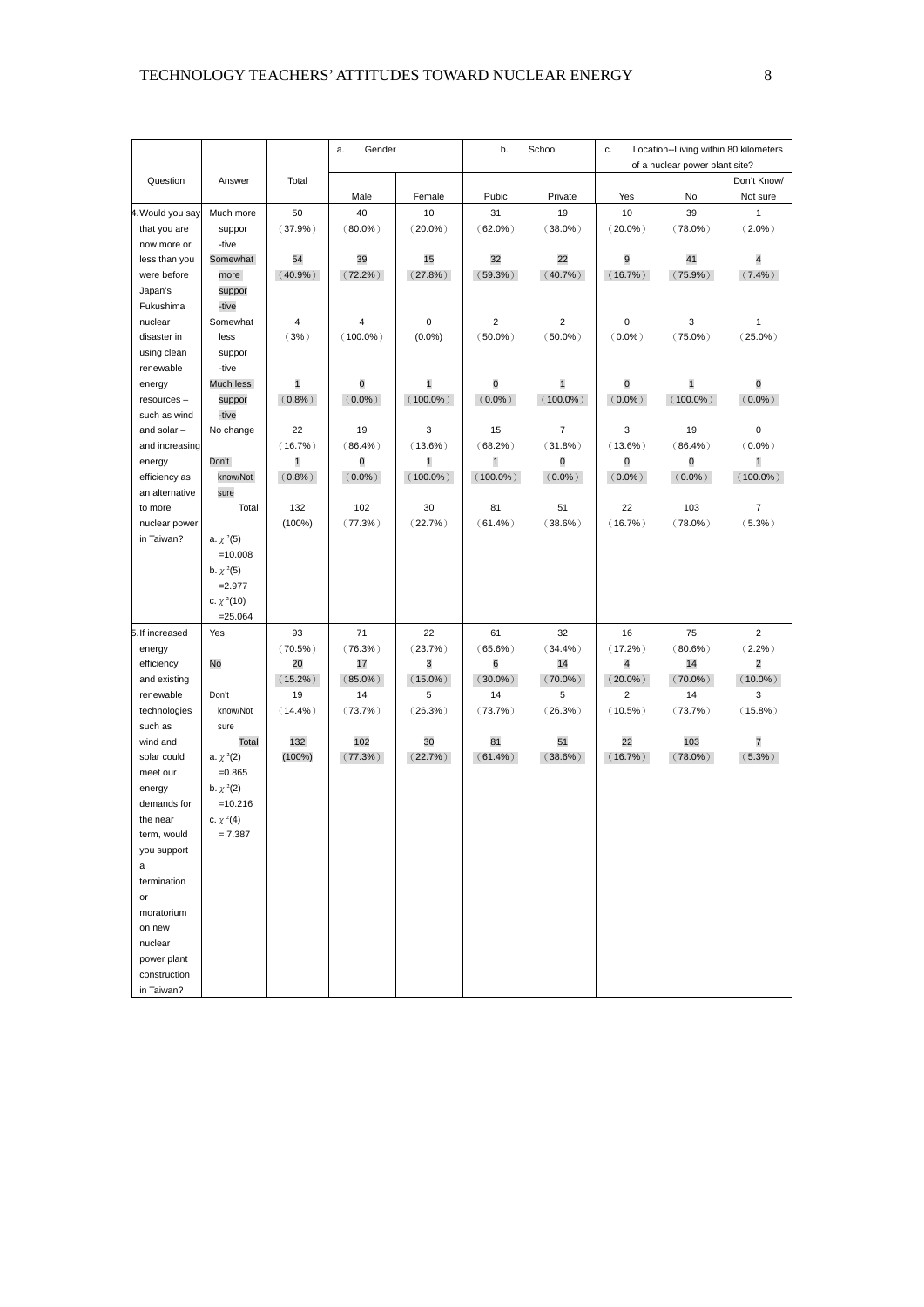|                               |                             |                 | a. Gender         |                 | b. School       |                   | c. Location--Living within 80 kilometers of a<br>nuclear power plant site? |                   |                |
|-------------------------------|-----------------------------|-----------------|-------------------|-----------------|-----------------|-------------------|----------------------------------------------------------------------------|-------------------|----------------|
| Question                      | Answer                      | Total           |                   |                 |                 |                   |                                                                            |                   | Don't          |
|                               |                             |                 | Male              | Female          | Pubic           | Private           | Yes                                                                        | No                | Know/          |
|                               |                             |                 |                   |                 |                 |                   |                                                                            |                   | Not sure       |
| 6. Would you                  | Support                     | $\overline{2}$  | $\overline{2}$    | 0               | 0               | 2                 | 0                                                                          | $\overline{2}$    | $\mathbf 0$    |
| support or                    | strongly<br>Support         | $(1.5\%)$<br>31 | $(100.0\%)$<br>24 | $(0.0\%)$<br>7  | $(0.0\%)$<br>14 | $(100.0\%)$<br>17 | $(0.0\%)$<br>6                                                             | $(100.0\%)$<br>24 | $(0.0\%)$      |
| oppose to<br>extend the       | some                        | $(23.5\%)$      | $(77.4\%)$        | $(22.6\%)$      | $(45.2\%)$      | $(54.8\%)$        | $(19.4\%)$                                                                 | $(77.4\%)$        | 1<br>$(3.2\%)$ |
| operating                     | -what                       |                 |                   |                 |                 |                   |                                                                            |                   |                |
| lifespan of                   | Oppose                      | 40              | 27                | 13              | 24              | 16                | 6                                                                          | 30                | 4              |
| the operating                 | some                        | $(30.3\%)$      | $(67.5\%)$        | $(32.5\%)$      | $(60.0\%)$      | $(40.0\%)$        | $(15.0\%)$                                                                 | $(75.0\%)$        | $(10.0\%)$     |
| nuclear                       | -what                       |                 |                   |                 |                 |                   |                                                                            |                   |                |
| power plants                  | Oppose                      | 47              | 40                | 7               | 34              | 13                | 8                                                                          | 38                | $\mathbf{1}$   |
| in Taiwan?                    | strongly                    | $(35.6\%)$      | $(85.1\%)$        | $(14.9\%)$      | $(72.3\%)$      | $(27.7\%)$        | $(17.0\%)$                                                                 | $(80.9\%)$        | $(2.1\%)$      |
|                               | Don't                       | 12              | 9                 | 3               | 9               | 3                 | 2                                                                          | 9                 | 1              |
|                               | know/Not                    | $(9.1\%)$       | $(75.0\%)$        | $(25.0\%)$      | $(75.0\%)$      | $(25.0\%)$        | $(16.7\%)$                                                                 | $(75.0\%)$        | $(8.3\%)$      |
|                               | sure                        |                 |                   |                 |                 |                   |                                                                            |                   |                |
|                               | Total                       | 132             | 102               | 30              | 81              | 51                | 22                                                                         | 103               | 7              |
|                               | a. $\chi^2(4)$              | $(100\%)$       | $(77.3\%)$        | $(22.7\%)$      | $(61.4\%)$      | $(38.6\%)$        | $(16.7\%)$                                                                 | $(78.0\%)$        | $(5.3\%)$      |
|                               | $=4.442$                    |                 |                   |                 |                 |                   |                                                                            |                   |                |
|                               | b. $\chi^2(4)$<br>$=9.970*$ |                 |                   |                 |                 |                   |                                                                            |                   |                |
|                               | c. $\chi^2(8)$              |                 |                   |                 |                 |                   |                                                                            |                   |                |
|                               | $= 3.896$                   |                 |                   |                 |                 |                   |                                                                            |                   |                |
| 7. Would you                  | Support                     | 5               | 5                 | 0               | 3               | $\overline{2}$    | 3                                                                          | $\overline{2}$    | 0              |
| support or                    | strongly                    | (3.8%)          | $(100.0\%)$       | $(0.0\%)$       | $(60.0\%)$      | $(40.0\%)$        | $(60.0\%)$                                                                 | $(40.0\%)$        | $(0.0\%)$      |
| oppose the                    | Support                     | 7               | 6                 | $\mathbf{1}$    | 3               | 4                 | $\mathbf{1}$                                                               | 6                 | 0              |
| construction                  | some                        | $(5.3\%)$       | $(85.7\%)$        | $(14.3\%)$      | $(42.9\%)$      | $(57.1\%)$        | $(14.3\%)$                                                                 | $(85.7\%)$        | $(0.0\%)$      |
| of a new                      | -what                       |                 |                   |                 |                 |                   |                                                                            |                   |                |
| nuclear                       | Oppose                      | 28              | 23                | 5               | 17              | 11                | 7                                                                          | 17                | 4              |
| reactor                       | some                        | $(21.2\%)$      | $(82.1\%)$        | $(17.9\%)$      | $(60.7\%)$      | $(39.3\%)$        | $(25.0\%)$                                                                 | $(60.7\%)$        | $(14.3\%)$     |
| within 80                     | -what                       |                 |                   |                 |                 |                   |                                                                            |                   |                |
| kilometers of                 | Oppose                      | 84              | 61                | 23              | 52              | 32                | 9                                                                          | 73                | $\overline{2}$ |
| your home?                    | strongly                    | $(63.6\%)$      | $(72.6\%)$        | $(27.4\%)$      | $(61.9\%)$      | $(38.1\%)$        | $(10.7\%)$                                                                 | $(86.9\%)$        | $(2.4\%)$      |
|                               | Don't                       | 8               | 7                 | 1               | 6               | $\overline{2}$    | $\overline{2}$                                                             | 5                 | $\mathbf{1}$   |
|                               | know/Not<br>sure            | $(6.1\%)$       | $(87.5\%)$        | $(12.5\%)$      | $(75.0\%)$      | $(25.0\%)$        | $(25.0\%)$                                                                 | $(62.5\%)$        | $(12.5\%)$     |
|                               | <b>Total</b>                | 132             | 102               | 30              | 81              | 51                | $\overline{2}$                                                             | 103               | 7              |
|                               | a. $\chi^2(4)$              | $(100\%)$       | $(77.3\%)$        | (22.7%)         | $(61.4\%)$      | $(38.6\%)$        | $(16.7\%)$                                                                 | $(78.0\%)$        | $(5.3\%)$      |
|                               | $=3.645$                    |                 |                   |                 |                 |                   |                                                                            |                   |                |
|                               | b. $\chi^2(4)$              |                 |                   |                 |                 |                   |                                                                            |                   |                |
|                               | $=1.659$                    |                 |                   |                 |                 |                   |                                                                            |                   |                |
|                               | c. $\chi^2(8)$              |                 |                   |                 |                 |                   |                                                                            |                   |                |
|                               | =19.124                     |                 |                   |                 |                 |                   |                                                                            |                   |                |
| 8.Do you know                 | Yes                         | 34              | 24                | 10              | 20              | 14                | 9                                                                          | 23                | $\overline{2}$ |
| the                           |                             | $(25.8\%)$      | $(70.6\%)$        | $(29.4\%)$      | $(58.8\%)$      | $(41.2\%)$        | $(26.5\%)$                                                                 | $(67.6\%)$        | (5.9%)         |
| evacuation                    | No                          | 61              | 47                | 14              | 36              | 25                | 9                                                                          | 49                | 3              |
| route and<br>what other       | Don't                       | $(46.2\%)$      | $(77.0\%)$        | $(23.0\%)$      | $(59.0\%)$      | $(41.0\%)$<br>12  | $(14.8\%)$<br>4                                                            | $(80.3\%)$        | $(4.9\%)$<br>2 |
|                               | know/Not                    | 37              | 31                | 6<br>$(16.2\%)$ | 25              |                   |                                                                            | 31                |                |
| steps to take<br>in the event | sure                        | (28%)           | $(83.8\%)$        |                 | $(67.6\%)$      | $(32.4\%)$        | $(10.8\%)$                                                                 | $(83.8\%)$        | $(5.4\%)$      |
| of the                        | Total                       | 132             | 102               | 30              | 81              | 51                | 22                                                                         | 103               | 7              |
| nearest                       | a. $\chi^2(2)$              | (100%)          | $(77.3\%)$        | $(22.7\%)$      | $(61.4\%)$      | $(38.6\%)$        | $(16.7\%)$                                                                 | $(78.0\%)$        | $(5.3\%)$      |
| nuclear                       | $=1.760$                    |                 |                   |                 |                 |                   |                                                                            |                   |                |
| power plant                   | b. $\chi^2(2)$              |                 |                   |                 |                 |                   |                                                                            |                   |                |
| emergency?                    | $=0.835$                    |                 |                   |                 |                 |                   |                                                                            |                   |                |
|                               | c. $\chi^2(4)$              |                 |                   |                 |                 |                   |                                                                            |                   |                |
|                               | $=19.124*$                  |                 |                   |                 |                 |                   |                                                                            |                   |                |